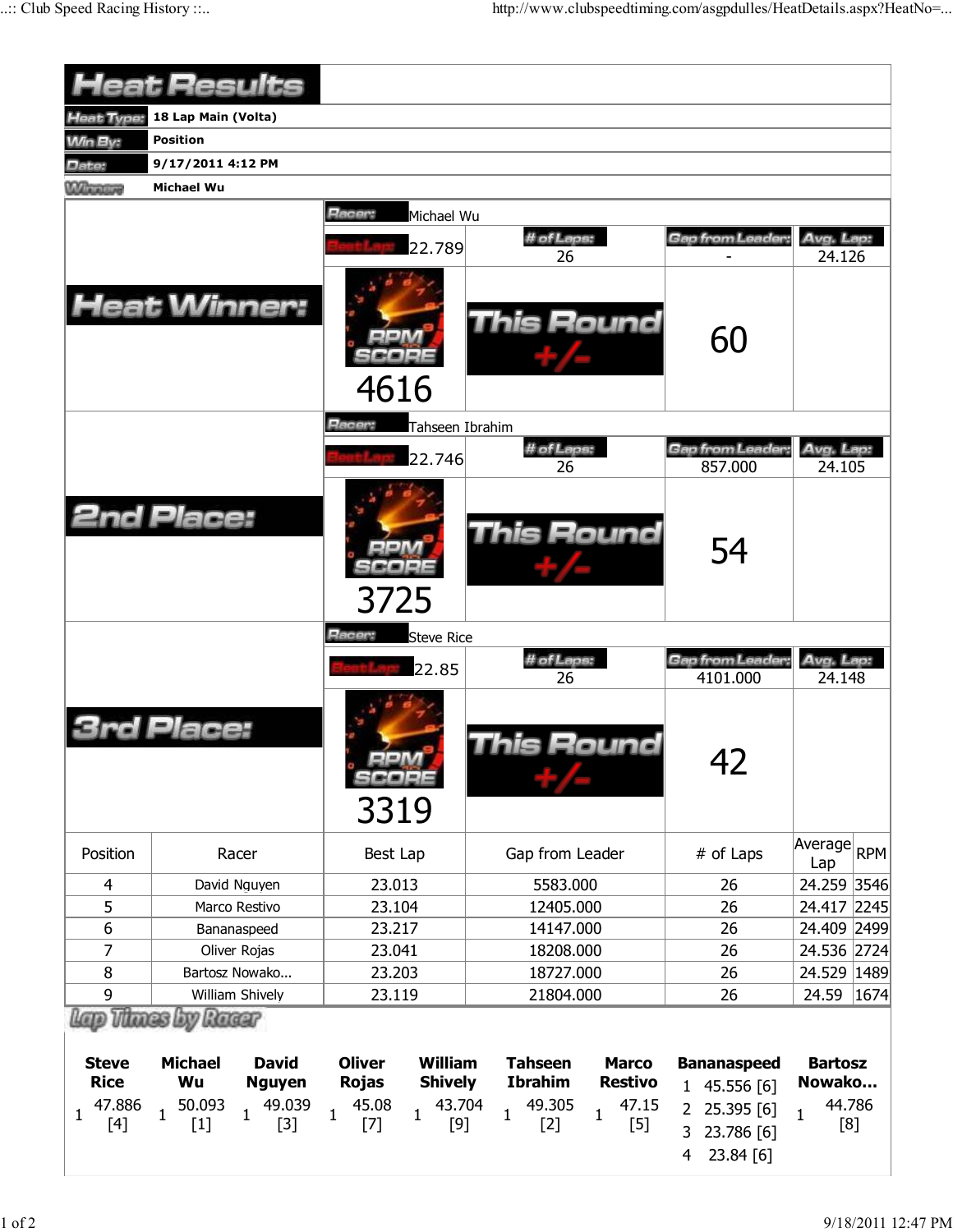| <b>Steve</b><br><b>Rice</b> | <b>Michael</b><br>Wu     | <b>David</b><br><b>Nguyen</b> | <b>Oliver</b><br><b>Rojas</b> | <b>William</b><br><b>Shively</b> | Tahseen<br><b>Ibrahim</b> | <b>Marco</b><br><b>Restivo</b> |                     |                       |
|-----------------------------|--------------------------|-------------------------------|-------------------------------|----------------------------------|---------------------------|--------------------------------|---------------------|-----------------------|
| 24.795                      |                          | 24.558                        | 26.586<br>$\overline{2}$      | 26.476                           |                           | 25.02                          |                     | Nowako                |
| 2<br>[4]                    | 24.763<br>$\overline{2}$ | $\overline{2}$<br>$[3]$       | [8]                           | $\overline{2}$<br>[9]            | 24.664<br>2               | 2<br>$[5]$                     |                     | 25.989<br>2           |
| 23.555                      | $[1]$                    | 23.381                        | 23.689                        | 24.596                           | $[2]$                     | 24.061                         |                     | $[7]$                 |
| 3.<br>$[4]$                 | 23.365<br>3              | 3<br>$[3]$                    | 3<br>[8]                      | 3<br>$[9]$                       | 23.36<br>3                | 3<br>$[5]$                     |                     | 23.56 [7]<br>3.       |
| 23.398                      | $[1]$                    | 23.224                        | 23.703<br>4                   | 23.803                           | $[2]$                     | 23.753                         |                     | 23.691                |
| [4]                         | 23.19<br>4               | 4<br>$[3]$                    | [8]                           | 4<br>[9]                         | 23.305<br>4               | $\overline{4}$<br>$[5]$        |                     | 4<br>$[7]$            |
| 23.419<br>5                 | $[1]$                    | 23.375                        | 24.43<br>5                    | 23.86<br>5                       | $[2]$                     | 23.784                         |                     | 24.629<br>5           |
| $[4]$                       | 23.29<br>5<br>$[1]$      | 5<br>$[3]$                    | [8]                           | $[9]$                            | 23.234<br>5<br>$[2]$      | 5<br>$[5]$                     |                     | $[7]$                 |
| 23.259                      | 23.158                   | 23.319<br>6                   | 23.953<br>6                   | 23.829<br>6                      | 22.939                    | 23.571<br>6                    |                     | 23.624<br>6           |
| [4]                         | 6<br>$[1]$               | $[3]$                         | [8]                           | $[9]$                            | 6<br>$[2]$                | $[5]$                          |                     | $[7]$                 |
| 23.292                      | 23.117                   | 23.268<br>7                   | 27.523<br>$\overline{7}$      | 23.705<br>7                      | 23.094                    | 23.525<br>7                    |                     | 23.576<br>7           |
| [4]                         | $[1]$                    | $[3]$                         | $[9]$                         | [8]                              | 7<br>$[2]$                | $[5]$                          | <b>Bananaspeed</b>  | $[7]$                 |
| 23.1<br>8                   | 23.097                   | 23.131<br>8                   | 23.319<br>8                   | 23.547<br>8                      | 23.128                    | 23.501<br>8                    | 5 23.714 [6]        | 23.475<br>8           |
| [4]                         | 8<br>$[1]$               | $[3]$                         | $[9]$                         | [8]                              | 8<br>$[2]$                | $[5]$                          |                     | $[7]$                 |
| 23.094<br>q                 | 23.145                   | 23.221<br>q                   | 23.357<br>$\mathsf{Q}$        | 24.016<br>9                      | 23.109                    | 23.618<br>q                    | 23.535 [6]<br>6     | 23.616<br>9           |
| [4]                         | g<br>$[1]$               | $[3]$                         | $[9]$                         | [8]                              | 9<br>$[2]$                | $[5]$                          | 23.654 [6]          | $[7]$                 |
| 23.084<br>10                | 22.985                   | 23.262<br>10                  | 23.275<br>10                  | 24.105<br>10                     | 22.994                    | 23.455<br>10                   | 23.512 [6]<br>8     | 23.722<br>10          |
| $[4]$                       | 10<br>$[1]$              | $[3]$                         | $[9]$                         | [8]                              | 10<br>$[2]$               | $[5]$                          | 23.441 [6]<br>9     | $[7]$                 |
| 22.991<br>11                | 22.961                   | 23.233<br>11                  | 23.178<br>11                  | 23.753<br>11                     | 22.917                    | 23.438<br>11                   | 10 23.724 [6]       | 23.689<br>11          |
| [4]                         | 11<br>$[1]$              | $[3]$                         | $[9]$                         | [8]                              | 11<br>$[2]$               | $[5]$                          | 11 23.409 [6]       | $[7]$                 |
| 23.172<br>12                | 23.137                   | 23.079<br>12                  | 23.553<br>12                  | 23.822<br>12                     | 23.107                    | 23.592<br>12                   | 12 23.362 [6]       | 23.527<br>12          |
| $[4]$                       | 12<br>$[1]$              | $[3]$                         | [9]                           | [8]                              | 12<br>$[2]$               | $[5]$                          | 13 23.651 [6]       | $[7]$                 |
| 23.226<br>13                | 22.99                    | 23.475<br>13                  | 23.737<br>13                  | 24.824<br>13                     | 23.071                    | 23.27<br>13                    | 14 23.369 [6]       | 24.024<br>13          |
| $[4]$                       | 13<br>$[1]$              | $[3]$                         | [8]                           | $[9]$                            | 13<br>$[2]$               | $[5]$                          | 15 23.475 [6]       | $[7]$                 |
| 23.246<br>14                | 22.972                   | 23.672<br>14                  | 23.099<br>14                  | 23.43<br>14                      | 23.123                    | 23.606<br>14                   | 16 23.378 [6]       | 23.708<br>14          |
| $[3]$                       | 14<br>$[1]$              | $[4]$                         | [8]                           | $[9]$                            | 14<br>$[2]$               | $[5]$                          | 17 23.465 [6]       | $[7]$                 |
| 23.15<br>15<br>$[3]$        | 22.962<br>15             | 23.338<br>15                  | 23.067<br>15                  | 23.492<br>15                     | 23.304<br>15              | 23.376<br>15<br>$[5]$          | 18 23.329 [6]       | 23.419<br>15<br>$[7]$ |
| 23.072                      | $[1]$                    | $[4]$<br>23.063               | [8]<br>23.31                  | $[9]$<br>23.854                  | $[2]$                     | 23.325                         | 19 23.598 [6]       | 23.643                |
| 16<br>$[3]$                 | 22.902<br>16             | 16<br>$[4]$                   | 16<br>[8]                     | 16<br>$[9]$                      | 22.849<br>16              | 16<br>$[5]$                    | 20 23.453 [6]       | 16<br>$[7]$           |
| 23.05                       | $[1]$                    |                               | 23.229                        | 23.119                           | $[2]$                     |                                | 23.28 21 23.324 [6] | 23.495                |
| 17<br>$[3]$                 | 17 22.992 17             | $23.072$ 17                   | [8]                           | 17<br>$[9]$                      | 23.397 17<br>17           | $[5]$                          | 22 23.382 [6]       | 17<br>$[7]$           |
| 23.033                      | $[1]$                    | 23.124                        | 18 23.041                     | 23.373                           | $[2]$                     | 23.463                         |                     | 23.725                |
| 18<br>$[3]$                 | 22.94<br>18              | 18<br>$[4]$                   | [8]                           | 18<br>$[9]$                      | 22.853<br>18              | 18<br>$[5]$                    | 23 23.356 [6]       | 18<br>$[7]$           |
| 19 23.046                   | $[1]$                    | 23.121                        | 19 23.124                     | 23.445                           | $[2]$                     | 23.252                         | 24 23.398 [6]       | 19 23.41 [7]          |
| $[3]$                       | 22.789<br>19             | 19<br>$[4]$                   | [8]                           | 19<br>$[9]$                      | 22.878<br>19              | 19<br>$[5]$                    | 25 23.217 [6]       | 23.242                |
| 23.025                      | $[1]$                    | 23.23                         | 20 23.337                     | 23.51                            | $[2]$                     | 23.318                         | 26 23.311 [6]       | 20<br>$[7]$           |
| 20 <sub>2</sub><br>$[3]$    | 22.931<br>20             | 20<br>$[4]$                   | [8]                           | 20<br>$[9]$                      | 22.856<br>20              | 20<br>$[5]$                    |                     | 23.782                |
| 23.087                      | $[1]$                    | 23.088                        | 21 23.661                     | 23.41                            | $[2]$                     | 23.287                         |                     | 21<br>$[7]$           |
| 21<br>$[3]$                 | 21 23 [1]                | 21<br>$[4]$                   | [8]                           | 21<br>$[9]$                      | 23 [2]<br>21              | 21<br>$[5]$                    |                     | 23.203                |
| 23.056<br>22                | 22.909<br>22             | 23.013                        | 23.622<br>22                  | 23.805<br>22                     | 22.94<br>22               | 23.269<br>22                   |                     | 22<br>$[7]$           |
| $[3]$                       | $[1]$                    | 22<br>$[4]$                   | [8]                           | $[9]$                            | $[2]$                     | $[5]$                          |                     | 23.243                |
| 23.03<br>23                 | 22.813<br>23             | 23.132<br>23                  | 23 23.216                     | 23.612<br>23                     | 22.746<br>23              | 23.104<br>23                   |                     | 23<br>$[7]$           |
| $[3]$                       | $[1]$                    | $[4]$                         | [8]                           | $[9]$                            | $[2]$                     | $[5]$                          |                     | 23.491                |
| 22.85<br>24                 | 22.979<br>24             | 23.142<br>24                  | 24 23.199                     | 23.485<br>24                     | 22.948<br>24<br>$[2]$     | 23.25<br>24                    |                     | 24<br>$[7]$           |
| $[3]$                       | $[1]$                    | $[4]$                         | [8]                           | $[9]$                            |                           | $[5]$                          |                     | 23.312<br>25          |
| 23.061<br>25                | 25 22.844<br>$[1]$       | 23.067<br>25                  | 25 23.155                     | 23.349<br>25                     | 22.845<br>25<br>$[2]$     | 23.277<br>25                   |                     | $[7]$                 |
| $[3]$                       | 22.953                   | $[4]$                         | [8]                           | $[9]$                            | 22.771                    | $[5]$                          |                     | 24.167<br>26          |
| 22.884 26<br>26             | $[1]$                    | 23.103<br>26                  | 23.49<br>26                   | 23.41<br>26                      | 26<br>$[2]$               | 23.301<br>26                   |                     | [8]                   |
| $[3]$                       |                          | $[4]$                         | $[7]$                         | $[9]$                            |                           | $[5]$                          |                     |                       |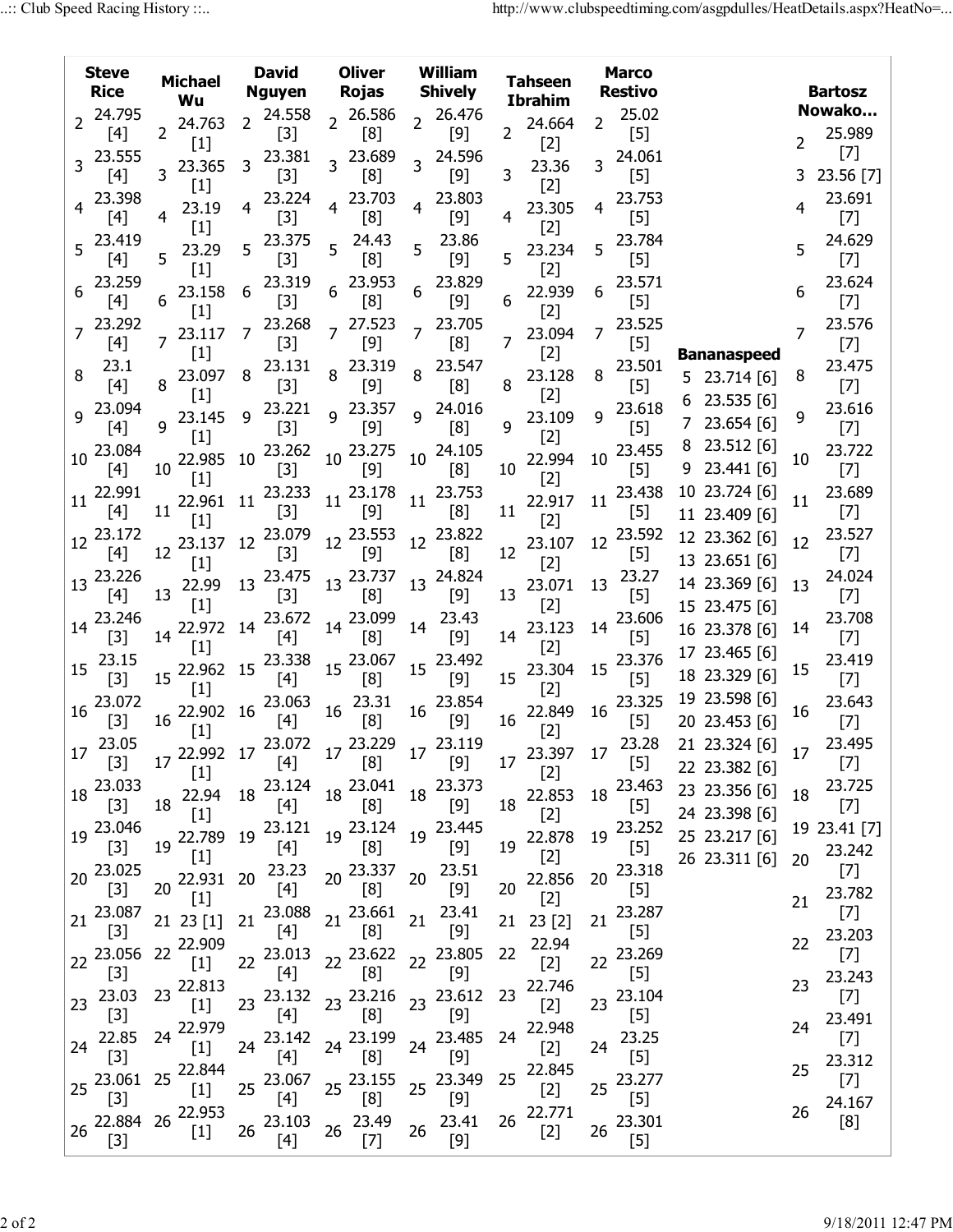|                                                           | <b>Heat Results</b>                                                                                                                          |                                                                                                                                                                                                                                                                                                                                                                                     |                                                                                                           |                                                                                                     |                                                           |  |  |  |  |  |  |
|-----------------------------------------------------------|----------------------------------------------------------------------------------------------------------------------------------------------|-------------------------------------------------------------------------------------------------------------------------------------------------------------------------------------------------------------------------------------------------------------------------------------------------------------------------------------------------------------------------------------|-----------------------------------------------------------------------------------------------------------|-----------------------------------------------------------------------------------------------------|-----------------------------------------------------------|--|--|--|--|--|--|
| <b>Heat Type:</b>                                         | 18 Lap Main (Volta)                                                                                                                          |                                                                                                                                                                                                                                                                                                                                                                                     |                                                                                                           |                                                                                                     |                                                           |  |  |  |  |  |  |
| <b>Min By:</b>                                            | <b>Position</b>                                                                                                                              |                                                                                                                                                                                                                                                                                                                                                                                     |                                                                                                           |                                                                                                     |                                                           |  |  |  |  |  |  |
| Date:                                                     | 9/17/2011 4:02 PM                                                                                                                            |                                                                                                                                                                                                                                                                                                                                                                                     |                                                                                                           |                                                                                                     |                                                           |  |  |  |  |  |  |
| <b>Winning</b>                                            | <b>Philippe Galtier</b>                                                                                                                      |                                                                                                                                                                                                                                                                                                                                                                                     |                                                                                                           |                                                                                                     |                                                           |  |  |  |  |  |  |
|                                                           | Racer:<br>Philippe Galtier                                                                                                                   |                                                                                                                                                                                                                                                                                                                                                                                     |                                                                                                           |                                                                                                     |                                                           |  |  |  |  |  |  |
|                                                           |                                                                                                                                              |                                                                                                                                                                                                                                                                                                                                                                                     | # of Laps:<br>Gap from Leader<br>Avg. Lap:                                                                |                                                                                                     |                                                           |  |  |  |  |  |  |
|                                                           |                                                                                                                                              | 23.517                                                                                                                                                                                                                                                                                                                                                                              | 26                                                                                                        |                                                                                                     | 25.155                                                    |  |  |  |  |  |  |
|                                                           | <b>Heat Winner:</b>                                                                                                                          | This Round<br>56<br>1955                                                                                                                                                                                                                                                                                                                                                            |                                                                                                           |                                                                                                     |                                                           |  |  |  |  |  |  |
|                                                           |                                                                                                                                              | Racer:<br>Jordan Wallace                                                                                                                                                                                                                                                                                                                                                            |                                                                                                           |                                                                                                     |                                                           |  |  |  |  |  |  |
|                                                           |                                                                                                                                              | 23.689                                                                                                                                                                                                                                                                                                                                                                              | # of Laps:                                                                                                | Gap from Leader.                                                                                    | Avg. Lap:                                                 |  |  |  |  |  |  |
|                                                           |                                                                                                                                              |                                                                                                                                                                                                                                                                                                                                                                                     | 26                                                                                                        | 716.000                                                                                             | 25.053                                                    |  |  |  |  |  |  |
|                                                           | <b>2nd Place:</b>                                                                                                                            | 1625                                                                                                                                                                                                                                                                                                                                                                                | This Round                                                                                                | 42                                                                                                  |                                                           |  |  |  |  |  |  |
| Racer:<br><b>Walid Norris</b>                             |                                                                                                                                              |                                                                                                                                                                                                                                                                                                                                                                                     |                                                                                                           |                                                                                                     |                                                           |  |  |  |  |  |  |
|                                                           |                                                                                                                                              | 23.611                                                                                                                                                                                                                                                                                                                                                                              | # of Laps:<br>26                                                                                          | Gap from Leader:<br>5272.000                                                                        | Avg. Lap:<br>24.996                                       |  |  |  |  |  |  |
|                                                           | <b>Jace</b>                                                                                                                                  | 1.00114<br>1285                                                                                                                                                                                                                                                                                                                                                                     | his Round                                                                                                 | 37                                                                                                  |                                                           |  |  |  |  |  |  |
| Position                                                  | Racer                                                                                                                                        | Best Lap                                                                                                                                                                                                                                                                                                                                                                            | Gap from Leader                                                                                           | # of Laps                                                                                           | Average RPM<br>Lap                                        |  |  |  |  |  |  |
| 4                                                         | Alexander Cumm                                                                                                                               | 23.749                                                                                                                                                                                                                                                                                                                                                                              | 8484.000                                                                                                  | 26                                                                                                  | 25.221 1796                                               |  |  |  |  |  |  |
| 5                                                         | Mark Guthrie                                                                                                                                 | 23.635                                                                                                                                                                                                                                                                                                                                                                              | 20231.000                                                                                                 | 26                                                                                                  | 25.342 1242                                               |  |  |  |  |  |  |
| 6                                                         | Robert Orr                                                                                                                                   | 24.095                                                                                                                                                                                                                                                                                                                                                                              | 21443.000                                                                                                 | 26                                                                                                  | 25.286 1445                                               |  |  |  |  |  |  |
| 7                                                         | John Labay                                                                                                                                   | 24.086                                                                                                                                                                                                                                                                                                                                                                              | 1 <sub>L</sub>                                                                                            | 25                                                                                                  | 25.763 1374                                               |  |  |  |  |  |  |
| 8                                                         | Michael Woodwo                                                                                                                               | 23.981                                                                                                                                                                                                                                                                                                                                                                              | 1L                                                                                                        | 25                                                                                                  | 26.21<br>1257                                             |  |  |  |  |  |  |
|                                                           | Lap Thues by Racer                                                                                                                           |                                                                                                                                                                                                                                                                                                                                                                                     |                                                                                                           |                                                                                                     |                                                           |  |  |  |  |  |  |
| <b>Jordan</b><br><b>Wallace</b>                           | <b>Alexander</b><br>Cumm                                                                                                                     | <b>Philippe</b><br><b>Robert</b><br><b>Galtier</b><br>Orr                                                                                                                                                                                                                                                                                                                           | <b>Michael</b><br><b>John</b><br>Woodwo<br>Labay                                                          | <b>Mark</b><br><b>Guthrie</b>                                                                       | <b>Walid</b><br><b>Norris</b>                             |  |  |  |  |  |  |
| 50.905<br>1<br>$[2]$<br>25.643<br>$\overline{2}$<br>$[2]$ | 48.347 [3]<br>$\mathbf{1}$<br>$\mathbf{1}$<br>29.451 [6]<br>$\mathbf{2}$<br>24.16 [5]<br>3<br>$\overline{2}$<br>$24.1$ [5]<br>$\overline{4}$ | 53.835<br>38.548<br>1<br>$[1]$<br>$[7]$<br>25.743<br>28.519<br>$\overline{2}$<br>$[1]$<br>$[7] \centering% \includegraphics[width=1\textwidth]{images/TransY.pdf} \caption{The 3D maps of the estimators in the estimators. The three different states are shown in the right, the right and the right and the right and the right and the right and the right.} \label{fig:class}$ | 43.22 [5]<br>1<br>$\mathbf{1}$<br>27.486 [4]<br>2<br>3<br>24.378 [4]<br>$\overline{2}$<br>24.527 [4]<br>4 | 35.906<br>40.29<br>$\mathbf{1}$<br>[8]<br>[6]<br>28.888<br>28.615<br>$\overline{2}$<br>[8]<br>$[5]$ | 45.805<br>1<br>$[4]$<br>25.125<br>$\overline{2}$<br>$[3]$ |  |  |  |  |  |  |